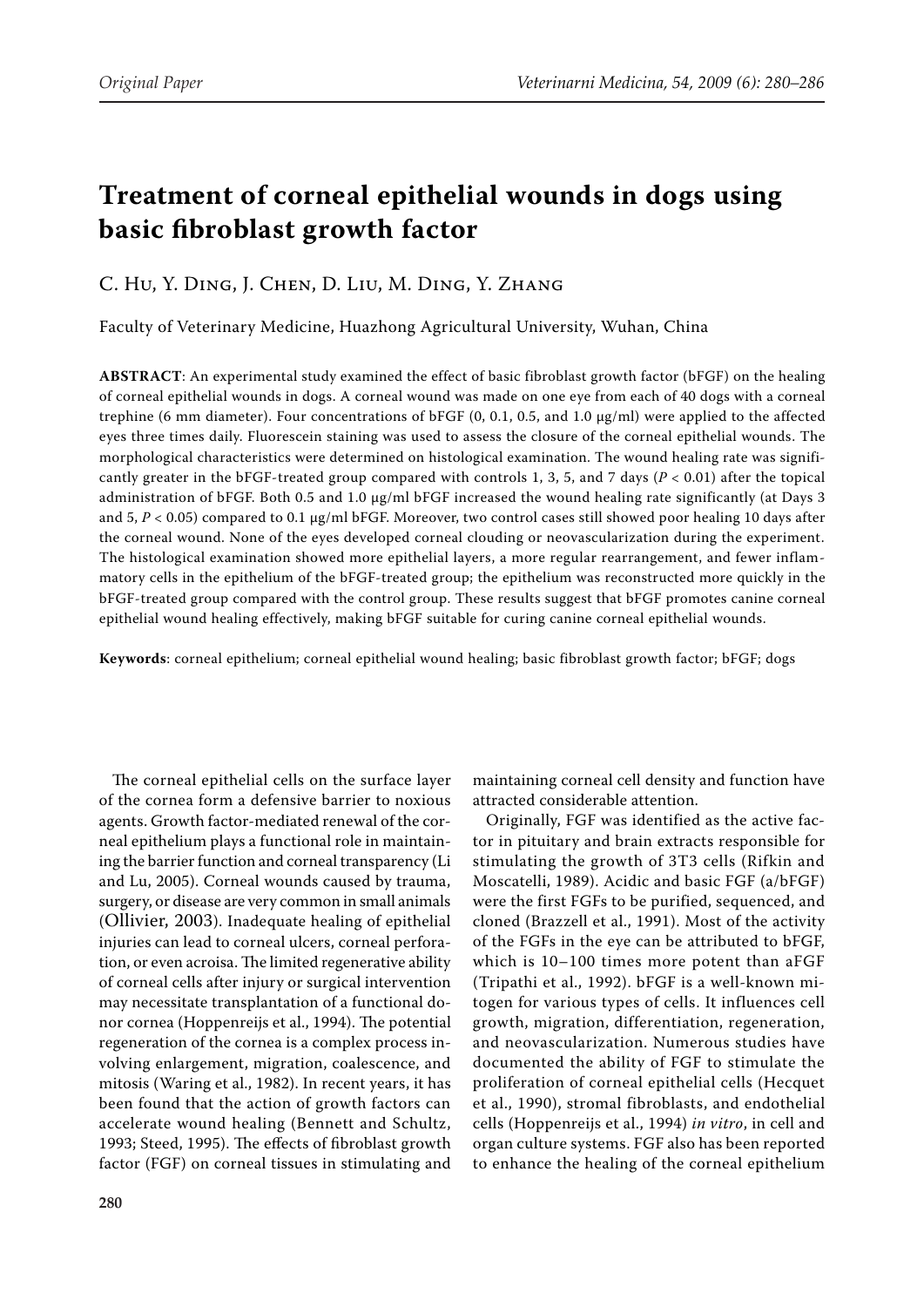of rabbits (Fredj-Reygrobellet et al., 1987) and the corneal endothelium of cats (Rich et al., 1992) and rabbits (Rieck et al., 1992). However, few experimental studies have examined the effects of bFGF on canine corneal epithelial cells and wounds.

This study used a canine epithelial wound model to analyze the effect of bFGF on canine corneal epithelial wounds *in vivo*. The goal of this research is to determine the suitable therapeutic dose of bFGF for curing canine epithelial wounds, and to provide a theoretical basis for its clinical application.

#### **MATERIAL AND METHODS**

#### **Corneal epithelial wound**

The animals were maintained and handled according to the Association for Research in Vision and Ophthalmology (ARVO) Resolution on the Use of Animals in Research. Before inclusion in the study, all dogs underwent a complete ophthalmic examination, including indirect ophthalmoscopy, slit-lamp biomicroscopy, Schirmer's tear test, and fluorescein staining. The dogs had no corneal epithelial abnormalities, lid conformational defects, distichiasis, ectopic cilia, or any clinical evidence of systemic disease. All the animals were dewormed and allowed to become accustomed to being approached for a week. Feed was withheld for 24 h before the start of the experiment.

A central corneal epithelial wound was made as described previously (Stiles et al., 2003). Each dog was anesthetized with an intramuscular injection of ketamine hydrochloride (10 mg/kg) and xylazine (6 mg/kg) and with topical 1% lidocaine hydrochloride. The upper and lower eyelids were braced using an eye speculum. Excess moisture was absorbed from the surface of the cornea using sterile cotton swabs, and two stitches were sutured at the upper and lower corneoscleral limbus. A 6-mm-diameter corneal trephine was placed over the cornea centered on the pupil, and the surgical assistant placed tension on the retention suture to bring the corneal trephine into contact with the cornea. Fresh 20% alcohol solution (v/v) was added to the central hole of the corneal trephine and left there for 20 s; the ocular surfaces were prevented from drying by the topical administration of sterile saline. The canine epithelial wound model was created after removing the corneal epithelium layer with corneal scissors and an iris separator.

#### **Topic application of bFGF**

The 40 mongrel dogs (40 eyes) used in this study were one year old, weighed 13–15 kg, and were allocated randomly to four groups: 0.1 µg/ml of bFGF [BFGF0.1], 0.5 µg/ml of bFGF [BFGF0.5], 1.0 µg/ml of bFGF [BFGF1.0], and saline solution. Each dose was administered to the eyes three times daily.

#### **Determination of healing rate**

Fluorescein staining was used to assess epithelial wound closure of the eye according to Jean (Park and Kim, 1999). The wound margin was outlined directly with fluorescein solution, and the eyes were photographed before the first dose and 24, 72, 120, and 168 h after initiating the fluorescein solution. Then, the wound area was measured using the Image Measurement Analysis System software package (Axioskop MOT, Carl Zeiss, Jena, Germany). To evaluate the effect of bFGF on wound closure, the wound area was plotted versus time for each group of corneas. In addition, any discharge and inflammation of the eyes and neovascularization in the cornea and conjunctiva were observed and documented every day.

## **Histological examination of corneal wound healing**

Three eyeballs in each group were enucleated at 3, 7, and 14 days after wounding, and the globes were fixed with 10% neutral formalin, as described previously (Park and Kim, 1999). The fixed corneas were dehydrated through a graded alcohol series, immersed in xylene, and embedded in paraffin. Then, 5-µm slices were cut and stained with hematoxylin and eosin. Light microscopy (80*i*, Nikon, Japan) was performed and histology photographs were obtained. The morphological characteristics and closure of the wound were compared between the test and control groups.

### **Statistics**

The arithmetic mean and standard error of the mean were calculated for each treatment group. The data were analyzed using analysis of variance (ANOVA) using SAS software (SAS Institute, Cary,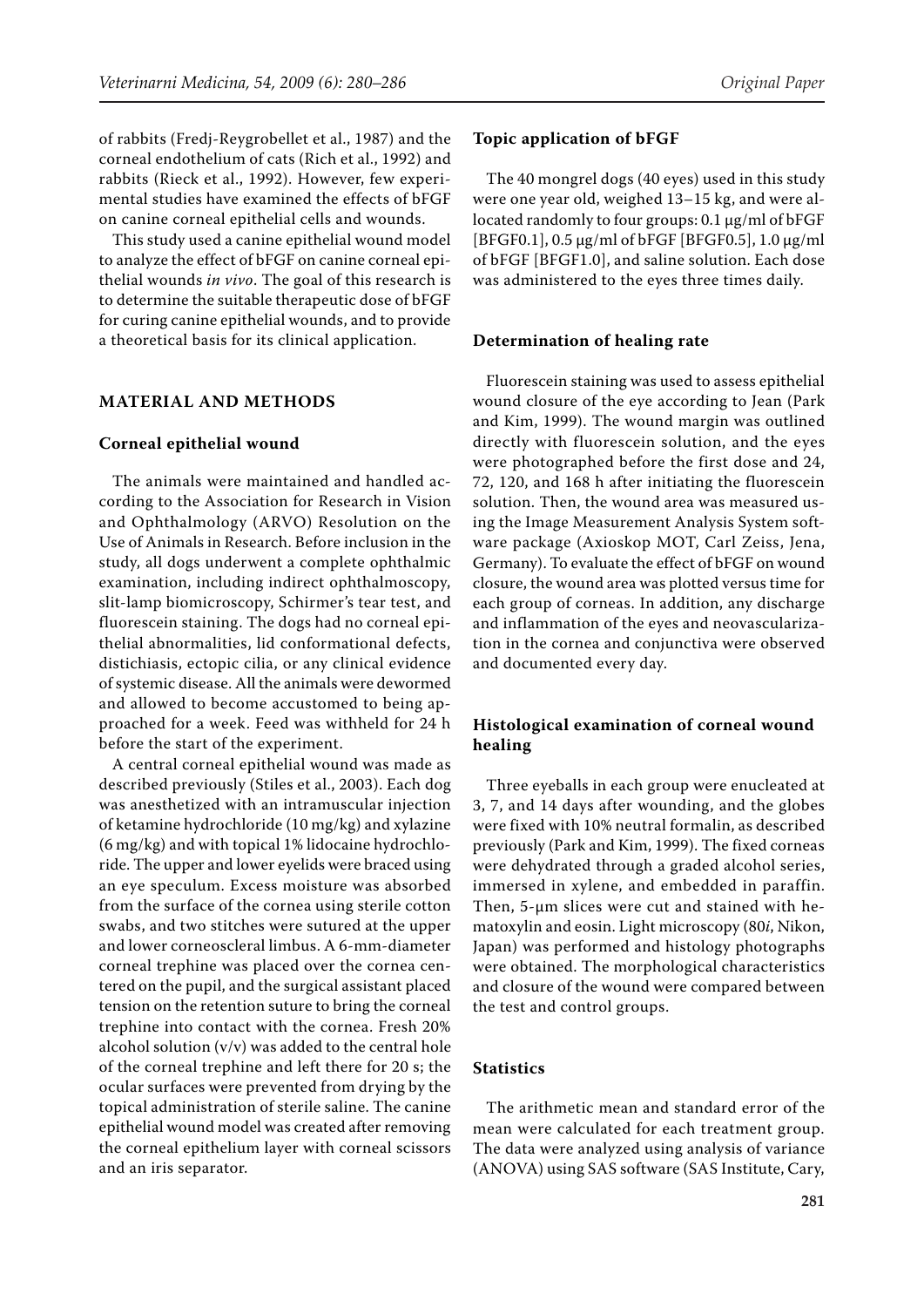

Figure 1. Wound healing rate of canine corneas (mean ± SD). The mean wound healing rate is expressed as a percentage of the initial wound area. The mean healing rate in bFGF-treated corneas was significantly greater (at Days 1, 3, 5 and 7, *P* < 0.01) than that in control corneas after topical bFGF application. Both 0.5 and 1.0 µg/ml bFGF increased the wound healing rate significantly (at Days 3 and  $5$ ,  $P < 0.05$ ) compared to 0.1  $\mu$ g/ml bFGF

NC, USA). Differences between treatment means were evaluated by Dunnett's post hoc test, after a significant  $F$ -test.  $P < 0.05$  was considered to be statistically significant.

and decreased gradually, and no episcleral vascular congestion occurred in any of the wounded eyes.

## **RESULTS**

## **Clinical observation**

None of the 40 bFGF-treated eyes developed any unusual corneal clouding or neovascularization and all remained clear throughout the experiment. Tears appeared after the corneas were wounded

## **Corneal epithelial wound healing rate**

To evaluate the effects of bFGF treatment on wound healing, the wound healing rate was plotted versus time for each treatment (Figure 1). On all of the days investigated, the mean healing rate of the bFGF-treated corneas was significantly greater (at Days 1, 3, 5 and 7, *P* < 0.01) than that of the control corneas after topical bFGF application. Both 0.5 and 1.0 µg/ml bFGF increased the wound heal-



Figure 2. Light photomicrograph of a 6 mm-diameter excisional trephine wound in a canine cornea; magnification ×100  $(inset × 400)$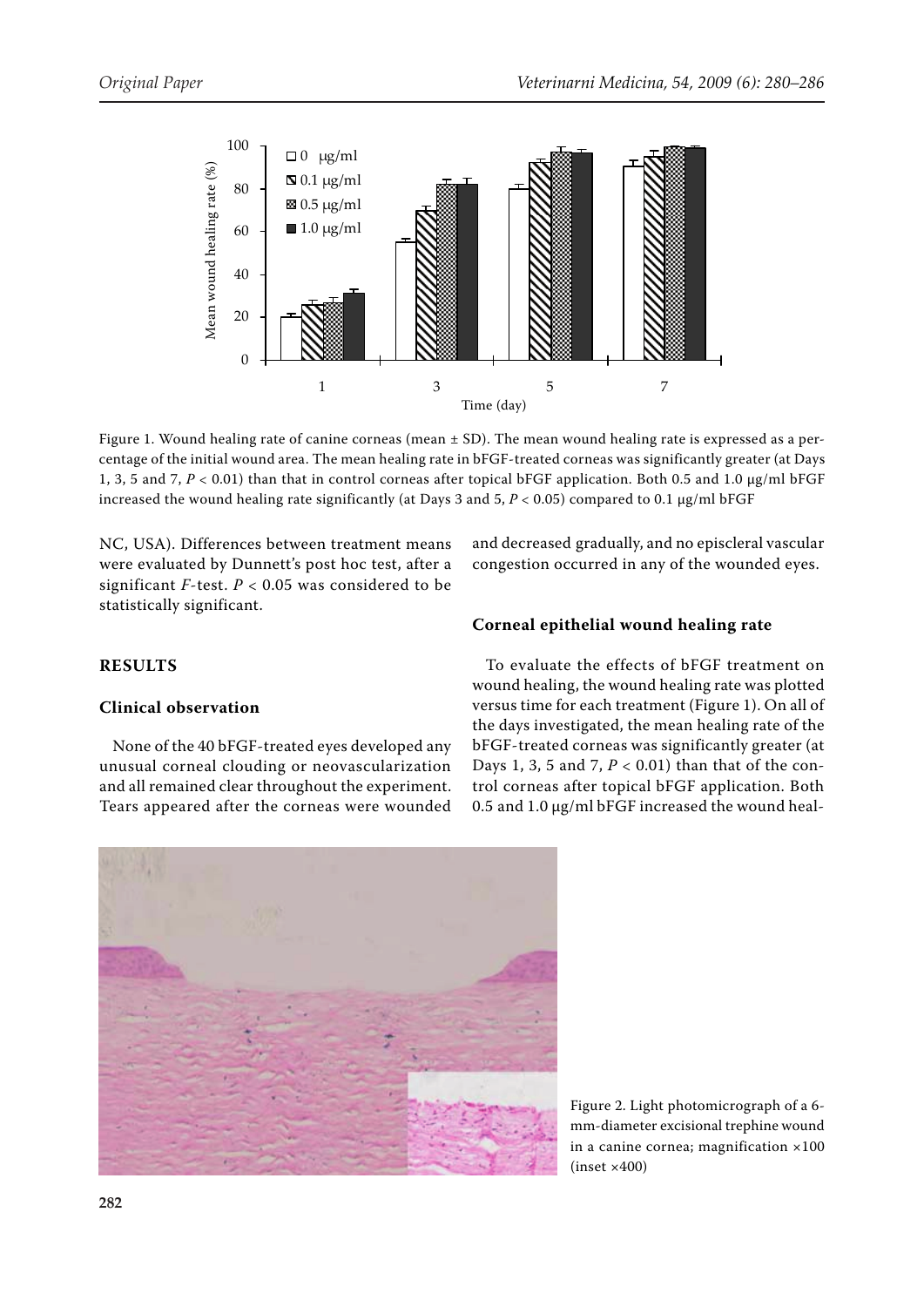| Morphological features             | No treatment<br>(control) | bFGF-treatment |                |                          |
|------------------------------------|---------------------------|----------------|----------------|--------------------------|
|                                    |                           | $0.1 \mu$ g/ml | $0.5 \mu$ g/ml | $1.0 \mu$ g/ml           |
| Epithelial thickness (cell layers) | $4-5$ cells               | $5-6$ cells    | $5-6$ cells    | $5-6$ cells              |
| Stromal layer                      | disorderly                | orderly        | orderly        | orderly                  |
| Inflammatory reaction              | $^{+++}$                  | $^{++}$        | $^{+}$         | $\overline{\phantom{a}}$ |
| Vascularization                    |                           |                | -              | -                        |

Table 1. Summary of the morphological features seen in the process of corneal reconstruction

 $+++$  = strong;  $++$  = intermediate;  $+$  = weak; - = negative

The thickness of the epithelial layer is represented by the number of individual cells that contribute to its thickness. The arrangement of the stromal layer was described as disorderly or orderly. The infiltration of inflammatory cells and vascularization were described

ing rate significantly (at Days 3 and  $5, P < 0.05$ ) compared to 0.1 µg/ml bFGF. All corneal wounds in the bFGF-treated groups closed within seven days, whereas two control wounds showed poor healing for 10 days.

## **Histopathological study**

 $\mathbf{A}$ 

A central corneal epithelial wound was made on an eye (Figure 2). Some morphological features in

the process of corneal reconstruction are summarized in Table 1. Corneal epithelial cells migrate into the wounds and cover the stromal layer, then ultimately construct new normal-functioning corneal epithelium (Figure 3).

In the control group, the corneal epithelium layer was indistinct and the cell structure was disordered. The wound did not heal completely and there was still an inflammatory cell infiltrate seven days postwounding. There was little fibrous tissue and were few fibroblasts in the stroma. Large gaps between





Figure 3. Photomicrographs of healing epithelial wounds in canine corneas treated with  $bf G$ F. A = corneal epithelial cells migrated into the wound and covered the stromal layer;  $B =$  the defect was re-epithelialized; this epithelium is  $1~2$  cell layers thick; C = the wound was covered by 5~7 layers of epithelial cells, forming new normal-functioning corneal epithelium; magnification ×400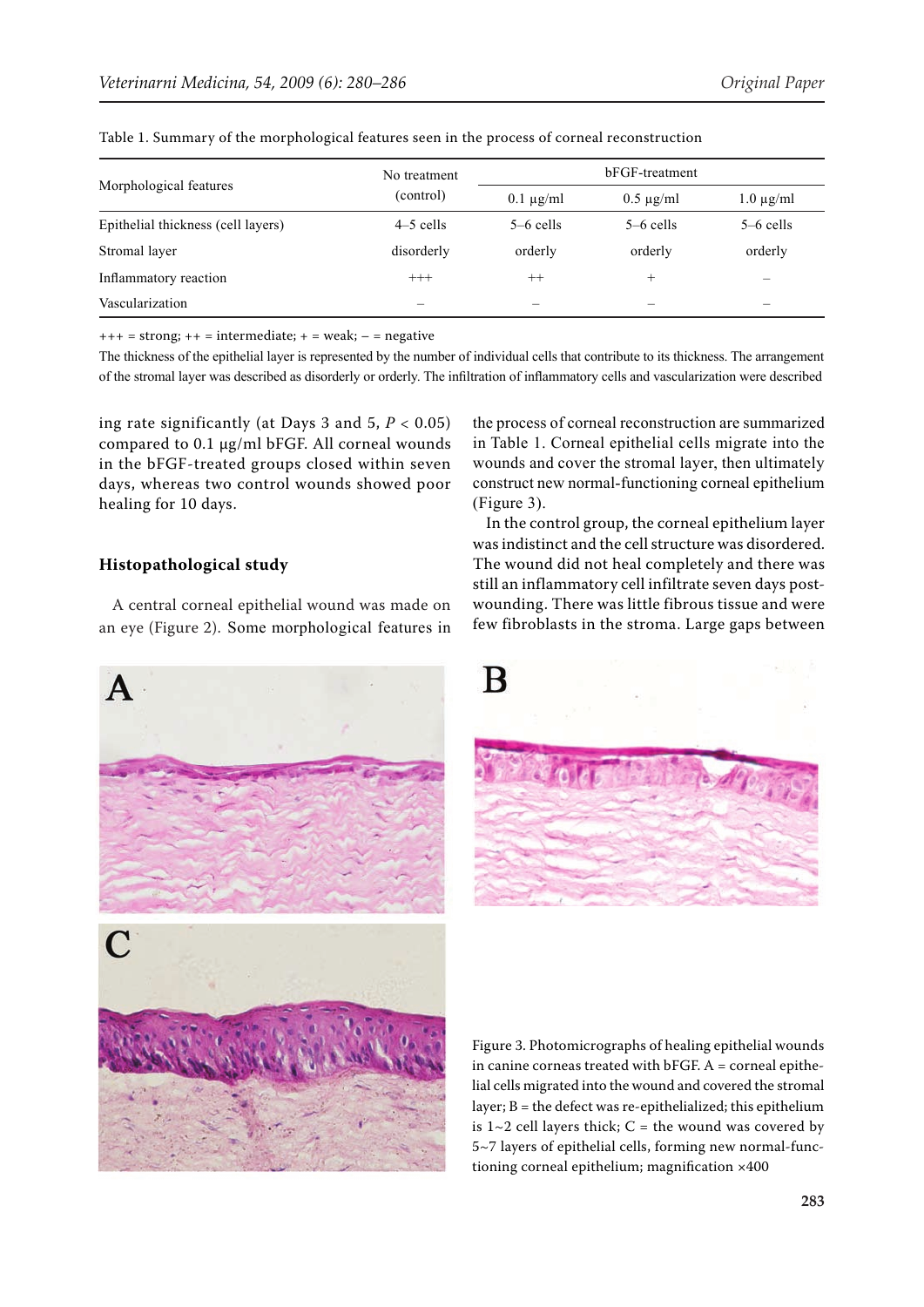cells were observed 14 days post-wounding. The BFGF0.1 group did not differ from the control group; the stroma was covered by a single cell layer and some inflammatory cells infiltrated the wound. Reconstruction of the corneal epithelium was the same as in the control group after three days of treatment. Fourteen days post-wounding, a stratified layer of 4~5 cells had formed, and fibrous tissue and fibroblasts were well arranged. The canine corneal epithelial cells grew more rapidly in groups BFGF0.5 and BFGF1.0, and the stromal layer was covered by a stratified layer of  $2~3$  cells after three days of treatment. The stroma was arranged in an orderly manner and no inflammatory infiltrate was seen. The canine corneal epithelial cells formed clear layers. Fibrous tissue and fibroblasts proliferated in the stroma. Fourteen days post-wounding, a stratified layer of 5~7 cells had formed, and there was further proliferation of fibrous tissue and fibroblasts.

#### **DISCUSSION**

It has been shown that bFGF promotes the proliferation of corneal epithelial cells and improves the quality of corneal wound healing (Assouline et al., 1989; Rieck et al., 1992). bFGF facilitates the recovery of corneal epithelial cells, shortens the closure time for corneal epithelial wounds, increases the density of corneal epithelial cells, and accelerates the restoration of corneal epithelial cells (Rieck et al., 1993; Imanishi et al., 2000).

In our canine model of epithelial wound healing, the administration of bFGF significantly shortened the wound closure time compared to the control group. Histologically, the wounds in the bFGFtreated groups were significantly smaller from Day 1 onward; this accelerated wound closure started immediately after wounding. Sabatier (Sabatier et al., 1996) investigated the wound closure time in human models with the same results. Cell proliferation and stratification, causing the re-establishment of multicellular layers, are important continuous phases in the healing of epithelial wounds (Lu et al., 2001). Because cell division was stimulated marginally by bFGF, bFGF-induced cell migration must be the most important factor in wound healing in the bFGF-treated groups. The migrating cells appeared to move into the wound area as one group, a behavior also called "spreading" (Sabatier et al., 1996). A few cells moved individually into the wound area. The migration process may include both faster migration and increased numbers of migrating cells. The shorter wound closure time in the bFGF-treated group strongly suggests that there is a faster migration rate of cells near the wound boundary.

After corneal wounding, bFGF enhances the repair of the stroma, reduces the degree of the inflammatory reaction, and maintains cornea transparency (Andreson and Banks, 1982). We observed that the extent of conjunctival congestion and corneal bedewing in the bFGF-treated groups was lower than in the control group. The local administration of bFGF appears to reduce the inflammatory reaction in the cornea. In the bFGF-treated groups, the leukocyte infiltrate was reduced on histological examination and there were fewer inflammatory cells than in the control group. The possible roles of bFGF in reducing the inflammatory cell infiltration include (1) protecting the antero-stroma via accelerated healing of the corneal wound (Rieck et al., 1994), and (2) altering the inflammatory response (Ohtani et al., 1993). bFGF inhibits the proliferation of lymphocytes in response to IL-1 and IL-2 and the production of cytokines, and reduces antigen II expression.

This study also clearly demonstrated that the topical application of bFGF accelerated epithelial healing when the concentration exceeded 0.1 µg/ ml. Kitazawa (Kitazawa et al., 1990) reported that the effect of bFGF on promoting wound healing was dose-dependent. In our experiment, however, there were few differences between the BFGF0.5 and BFGF1.0 groups. The facts that (1) a concentration more than 50 µg/ml did not further accelerate healing and (2) Ho (1974) found that using 50–2000 µg/ml growth factor did not produce a dose-dependent response implies that downregulation occurs with *in vivo* topical application. We did not detect conspicuous vascularization in the cornea with the short-term use of bFGF. A further study should examine whether the long-term use of high bFGF doses leads to angiogenesis.

In summary, bFGF effectively accelerated the proliferation of canine corneal epithelial cells and wound healing. The cornea is vulnerable to damage. Although this study demonstrated the potential of bFGF as a therapeutic agent for traumatized corneal endothelium, the pharmacokinetics and toxicology of bFGF eyedrops in the canine eye requires further study. As bFGF is a basic peptide, it is sensitive to heat or acid. In addition, the optimal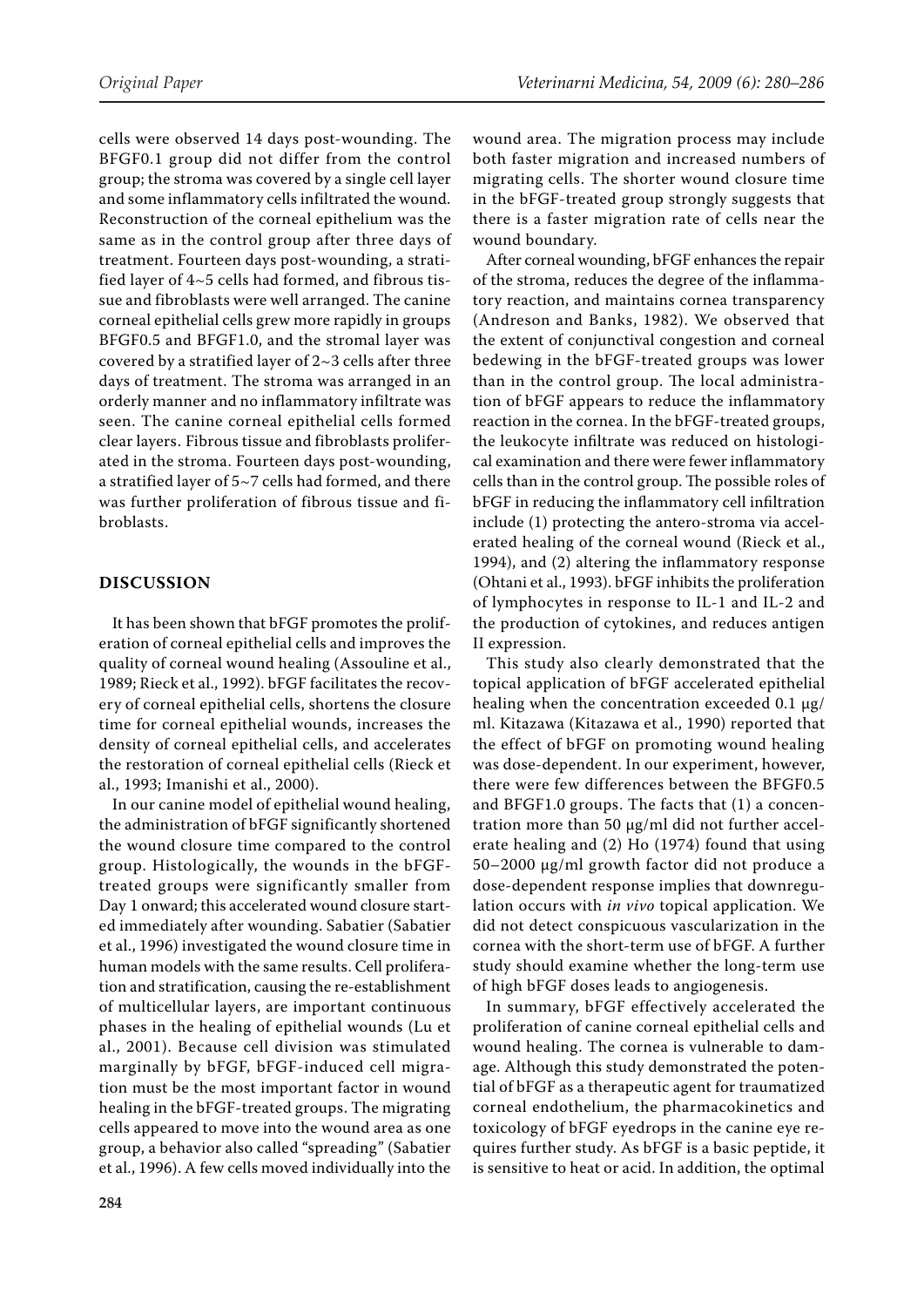therapeutic dose and treatment methods also must be investigated thoroughly.

#### **Acknowledgements**

This study was supported by the Fund from the College of Veterinary Medicine, Huazhong Agricultural University.

#### **REFERENCES**

- Andreson J.L., Banks P.A. (1982): Tumor of the ileocecal region: differentiation from Crohn's disease. The American Journal of Gastroenterology, 77, 910–912.
- Assouline M., Hutchinson C., Morton K., Mascarelli F., Jeanny J.C., Fayein N., Pouliquen Y., Courtois Y. (1989): *In vivo* binding of topically applied human bFGF on rabbit corneal epithelial wound. Growth Factors, 1, 251–261.
- Bennett N.T., Schultz G.S. (1993): Growth factors and wound healing: biochemical properties of growth factors and their receptors. American Journal of Surgery, 165, 728–737.
- Brazzell R.K., Stern M.E., Aquavella J.V., Beuerman R.W., Baird L. (1991): Human recombinant epidermal growth factor in experimental corneal wound healing. Investigative Ophthalmology & Visual Science, 32, 336–340.
- Fredj-Reygrobellet D., Plouet J., Delayre T., Baudouin C., Bourret F., Lapalus P. (1987): Effects of aFGF and bFGF on wound healing in rabbit corneas. Current Eye Research, 6, 1205–1209.
- Hecquet C., Morisset S., Lorans G., Plouet J., Adolphe M. (1990): Effects of acidic and basic fibroblast growth factors on the proliferation of rabbit corneal cells. Current Eye Research, 9, 429–433.
- Ho P.C., Davis W.H., Elliott J.H., Cohen S. (1974): Kinetics of corneal epithelial regeneration and epidermal growth factor. Investigative Ophthalmology, 13, 804–809.
- Hoppenreijs V.P., Pels E., Vrensen G.F., Treffers W.F. (1994): Basic fibroblast growth factor stimulates corneal endothelial cell growth and endothelial wound healing of human corneas. Investigative Ophthalmology & Visual Science, 35, 931–944.
- Imanishi J., Kamiyama K., Iguchi I., Kita M., Sotozono C., Kinoshita S. (2000): Growth factors: importance in wound healing and maintenance of transparency of the cornea. Progress in Retinal and Eye Research, 19, 113–129.
- Kitazawa T., Kinoshita S., Fujita K., Araki K., Watanabe H., Ohashi Y., Manabe R. (1990): The mechanism of

accelerated corneal epithelial healing by human epidermal growth factor. Investigative Ophthalmology & Visual Science, 31, 1773–1778.

- Li T., Lu L. (2005): Epidermal growth factor-induced proliferation requires down-regulation of Pax 6 in corneal epithelial cells. The Journal of Biological Chemistry, 280, 12988–12995.
- Lu L., Reinach P.S., Kao W.W. (2001): Corneal epithelial wound healing. Experimental Biology and Medicine, 226, 653–664.
- Ohtani H., Nakamura S., Watanabe Y., Mizoi T., Saku T., Nagura H. (1993): Immunocytochemical localization of basic fibroblast growth factor in carcinomas and inflammatory lesions of the human digestive tract. Laboratory Investigation, 68, 520–527.
- Ollivier F.J. (2003): Bacterial corneal diseases in dogs and cats. Clinical Techniques in Small Animal Practice, 18, 193–198.
- Park C.K., Kim J.H. (1999): Comparison of wound healing after photorefractive keratectomy and laser *in situ* keratomileusis in rabbits. Journal of Cataract & Refractive Surgery, 25, 842–850.
- Rich L.F., Hatfield J.M., Louiselle I. (1992): The influence of basic fibroblast growth factor on cat corneal endothelial wound healing in vivo. Current Eye Research, 11, 719–725.
- Rieck P., Assouline M., Savoldelli M., Hartmann C., Jacob C., Pouliquen Y., Courtois Y. (1992): Recombinant human basic fibroblast growth factor (Rh-bFGF) in three different wound models in rabbits: corneal wound healing effect and pharmacology. Experimental Eye Research, 54, 987–988.
- Rieck P., Assouline M., Hartmann C., Pouliquen Y., Courtois Y. (1993): Effect of recombinant human basic fibroblast growth factor (rh-bFGF) on wound healing of the corneal epithelium. Der Ophthalmologe: Zeitschrift der Deutschen Ophthalmologischen Gesellschaft, 90, 646–651.
- Rieck P., David T., Hartmann C., Renard G., Courtois Y., Pouliquen Y. (1994): Basic fibroblast growth factor modulates corneal wound healing after excimer laser keratomileusis in rabbits. German of Journal Ophthalmology, 3, 105–111.
- Rifkin D.B., Moscatelli D. (1989): Recent developments in the cell biology of basic fibroblast growth factor. The Journal of Cell Biology, 109, 1–6.
- Sabatier P., Rieck P., Daumer M.L., Courtois Y., Pouliquen Y., Hartmann C. (1996): Effects of human recombinant basic Fibroblast Growth factor on endothelial wound healing in organ culture of human cornea. Journal Français D'ophtalmologie, 19, 200–207.
- Steed D. (1995): Clinical evalution of recombinant human platelet-derived growth factor for the treatment